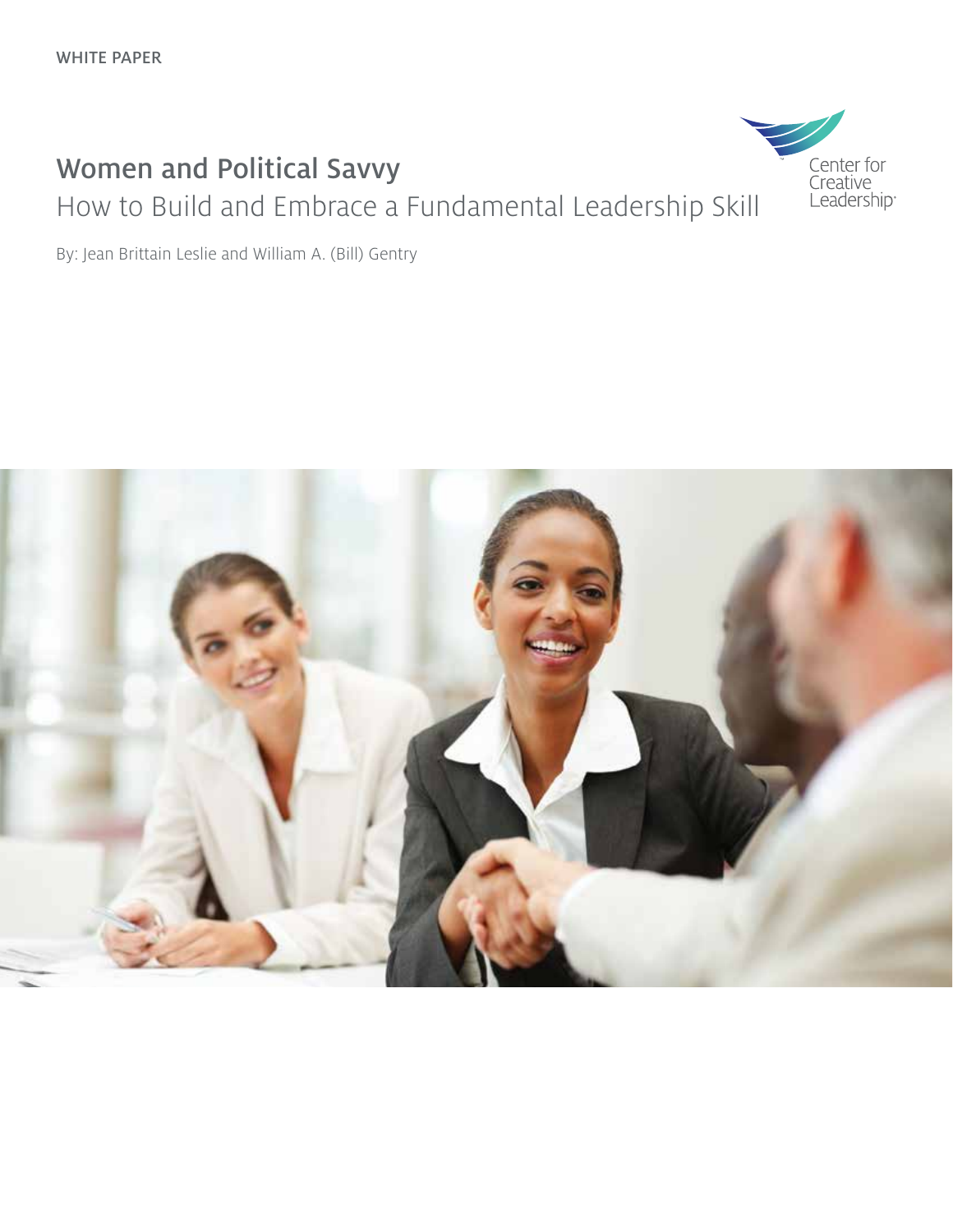

## **Contents**

| Introduction                                                       | 1  |
|--------------------------------------------------------------------|----|
| Politics: Good, Bad, or Neutral?                                   | 2  |
| The Link between Gender, Political Skill, and Effective Leadership | 4  |
| Key Findings                                                       | 6  |
| Four Steps to Building Your Political Savvy                        | 8  |
| Conclusion: Adopting an Authentic Approach to Politics             | 12 |
| References and Suggested Readings                                  | 13 |
| About the Authors                                                  | 13 |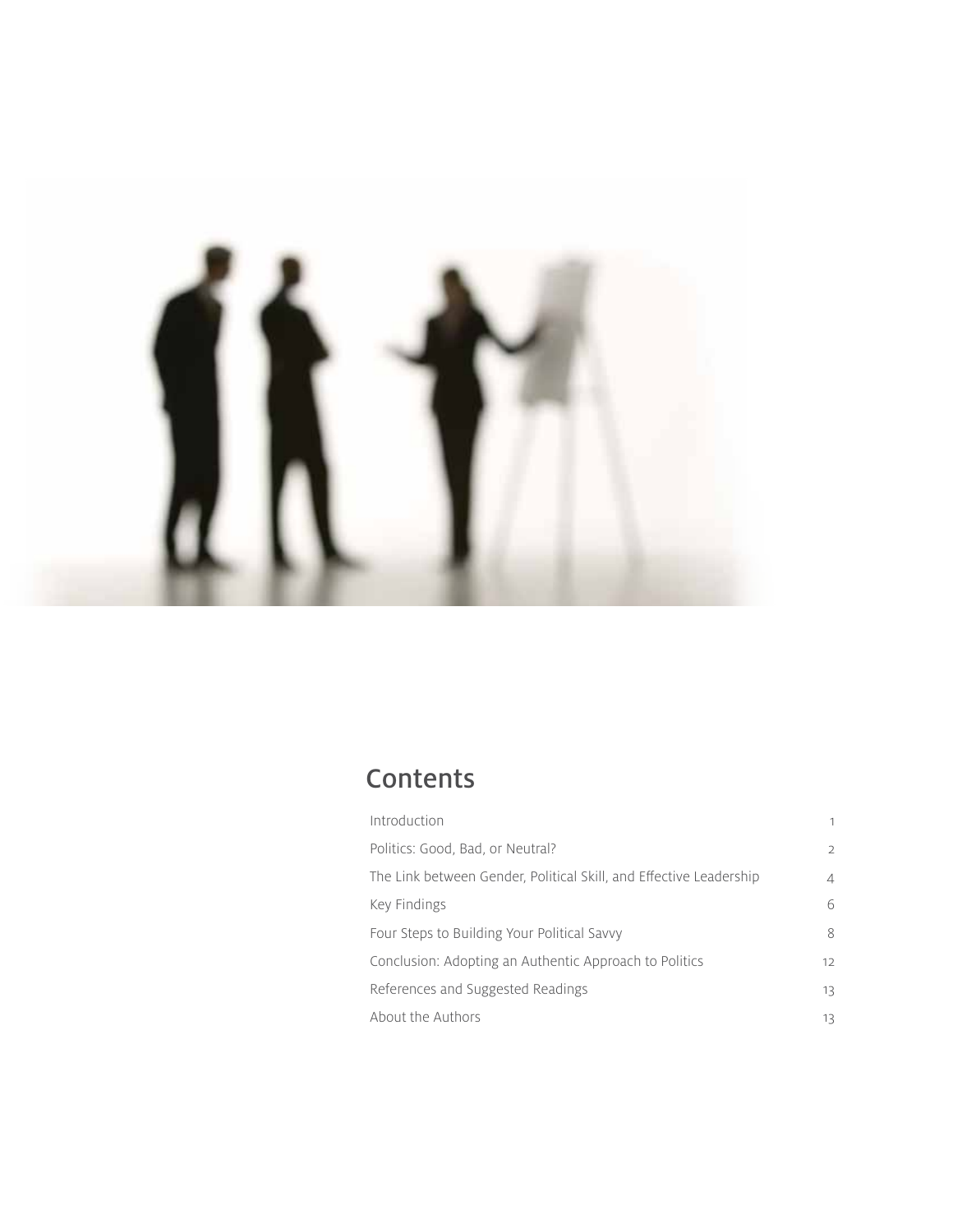## Introduction

Organizational politics is a sometimes controversial and hotly debated topic. Many managers in large organizations lament the fact that they must even acknowledge its existence, much less engage in political behavior in order to get ahead. They question the ethics of behaving in ways that may feel inauthentic, manipulative, and ultimately self-serving. Some will ultimately embrace politics as a necessary evil, while others will refuse to play the game entirely, despite the likely negative impact on their careers.

Experiences at the Center for Creative Leadership (CCL®) show the topic of office politics can be especially difficult for women. CCL's Women's Leadership Program contains a segment focused on organizational politics and the development of influencing skills. And through the years, we've heard women in the program struggle with the topic. They simply are uncomfortable with the idea that political skill may be an important component of leadership. Because of this perspective, they find it difficult to incorporate political behaviors into their repertoire.

A woman senior executive attending a CCL program sums it up this way:

*"I despise office politics. It makes me feel like I am not being authentic. I see how the guys get a thrill out of getting one up over someone else. It's like being in a locker room where power is the ultimate game. That's not why I come to work and give it my all."*

Researchers have documented gender-based differences in attitudes about office politics as well. Some have found that women perceive organizations as more political than men do. Research by Ruderman and Ohlott (2002) shows many women managers view politics as "evil" and find engaging in political behavior to be difficult and painful. Other studies have found that men tend to be more involved in political processes and regard them as a natural and normal part of organizational life.

A key reason for the varying perspectives lies in the different ways women and men are socialized. Men tend to be part of an "insiders club" where the rules of the game are made clear earlier (by other men). Women tend to be "outsiders." The rules women follow are more traditional and are part of a belief system that tells them if they work hard enough and have enough expertise, they will get ahead.

In her seminal study of women executives who have broken the glass ceiling, Lisa Mainiero (1994) found that many of the women she interviewed characterized themselves as apolitical and avoided playing politics. In reality, many of them were found to be politically skilled, despite the fact that they did not view their behaviors as political.

Mainiero goes on to say that political skill is vital for a woman's career advancement. Women need political skill to gain access to inside information and achieve the social capital needed to break the glass ceiling. But as Perrewé and Nelson (2004) point out, women also face "glass walls" that limit their movement up or even across the organization. They become stuck in less visible support roles with no direct responsibility for profit and loss and little control of people, resources, information, and technology. The result is a power deficit.

Despite significant progress, women today still are apt to find themselves in situations where opportunities for promotion, access to mentors, and encouragement to take risks is absent. These unique barriers make it more critical than ever for women to embrace and develop political savvy.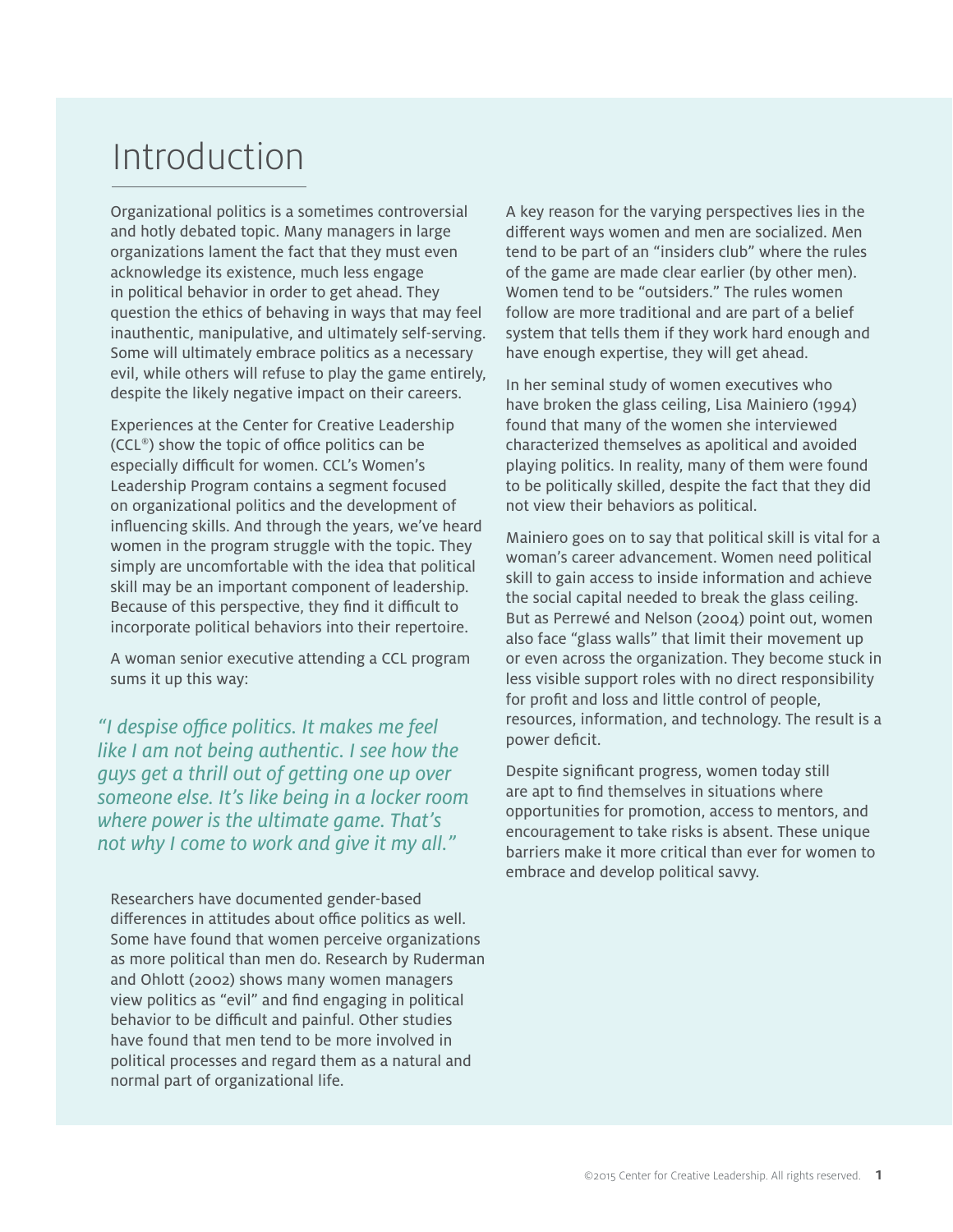## Politics: Good, Bad, or Neutral?

So who's right? Are politics a good thing, a bad thing, or a neutral fact of life in today's organizations? Your answer may depend on how you define politics in the first place.

Some view political behavior as a self-serving way to promote personal interests. Influence is used to achieve advantages and benefits at the expense of others—sometimes contrary to the interests of the broader organization or work unit (Vigoda, 2003). This definition of political behavior is supported by people who describe the politics in their organization as bullying, a way of making people feel small, exhibiting favoritism, stealing credit from someone else, or stabbing someone in the back—all for one's own self-interest. Managers who adopt this definition of politics may prefer not to "play the game," but fear their careers will suffer if they don't.

There are other managers, though, who have learned that being politically savvy can lead to desired outcomes in a positive, authentic manner. They have developed high-quality relationships

and networks. They know themselves well, and they have a good sense about what is going on around them. They use their influence to get the resources they and their team need to function effectively. They too see politics around them. But politics to them is not a zero-sum game where they work the system to their own advantage and to the disadvantage of others. These managers regard workplace politics as neutral. They are effective because they understand others at work, using that knowledge to influence others to act in ways that enhance personal and organizational objectives.

Through our work at CCL, we've come to share this more neutral view of organizational politics. Politics isn't good. It isn't bad. It's simply a natural part of life in virtually any organization. Being politically savvy does not mean that you want someone else to lose in order for you to win. It isn't about being false and inauthentic. Instead, it involves the sincere use of your skills, behaviors, and qualities in order to be more effective.

*Being politically savvy does not mean that you want someone else to lose in order for you to win. It isn't about being false and inauthentic. Instead, it involves the sincere use of your skills, behaviors, and qualities in order to be more effective.*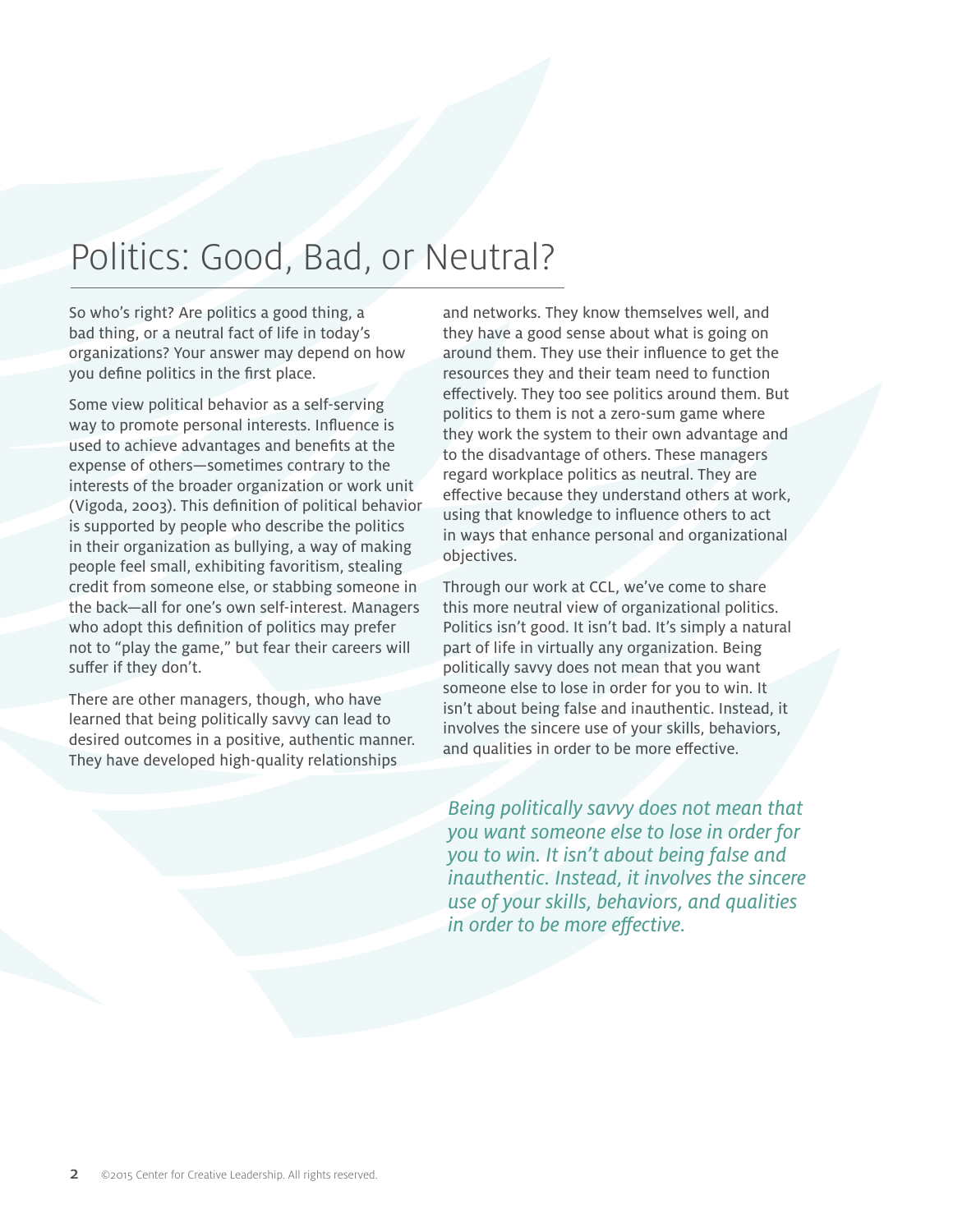

How you view and respond to politics can have a bearing on how well you do your job and how you feel about your organization and coworkers. If you accept that organizational politics is a neutral, natural part of the workplace, you can appropriately build your capacity to lead in that environment. You can be regarded as someone with effective political savvy who can influence and persuade others in a sincere, authentic manner.

In the pages that follow, we will explore the link between political skill and effective leadership and offer recommendations for how women (and men) can build political savvy in an authentic way.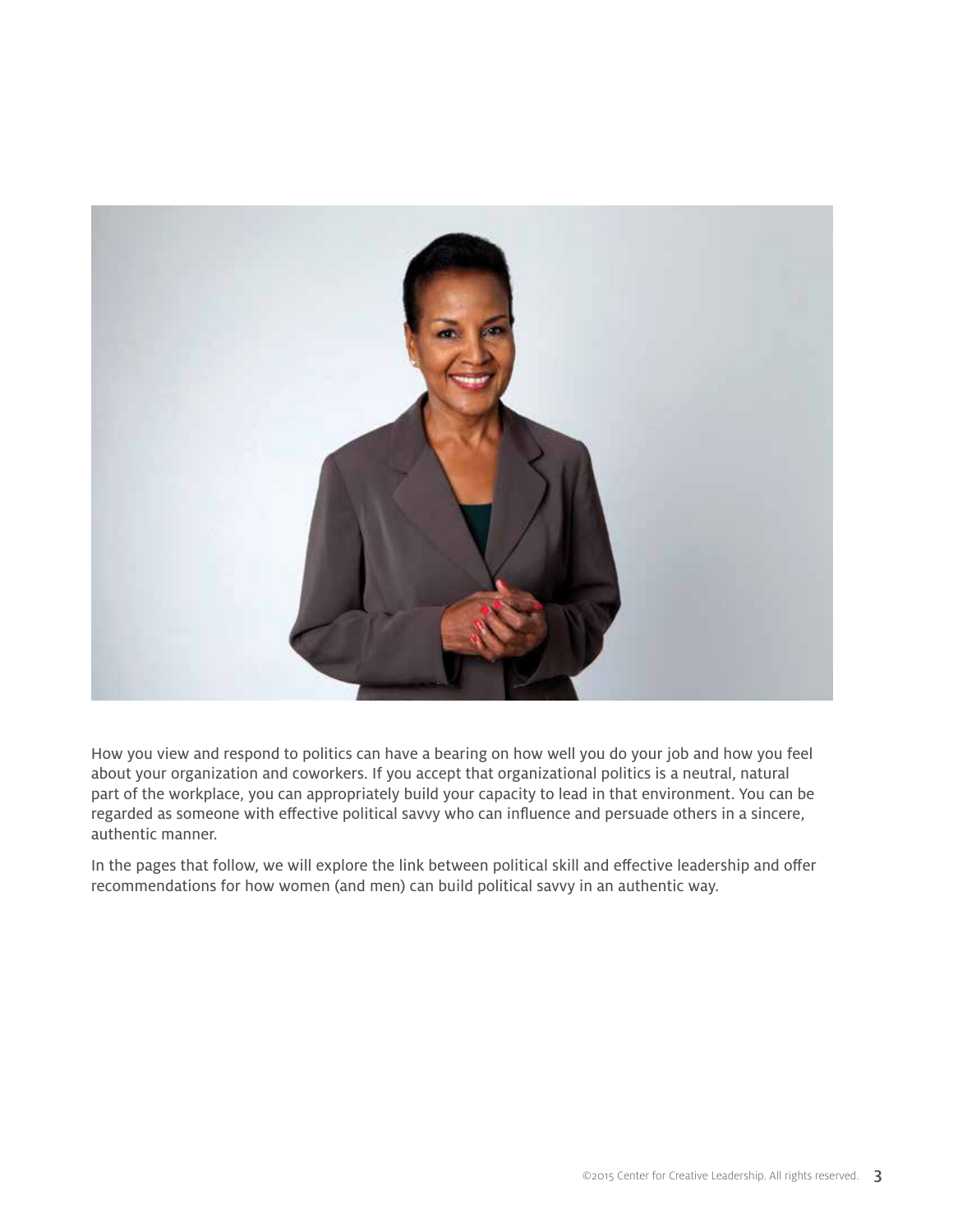

# The Link between Gender, Political Skill, and Effective Leadership

Because so many women executives who participate in CCL programs seem to struggle with the idea that political savvy may be an important component of leadership, the Center decided to explore the potential relationship between gender, leadership, political skill, and effectiveness at work.

The resulting *Key Lessons of Politics* research program remains one of the most definitive studies to date on leadership and political skills. Between 2004 and 2005, CCL surveyed 334 participants in its Leadership Development Programs (LDP)® and its Women's Leadership Programs (WLP). On average the respondents were 45 years old. Fifty-seven percent were upper-level to mid-level managers, and most worked in the private sector.

Before coming to their respective leadership development program, participants were asked to fill out questionnaires on their perception of organizational politics and their political skill on six important dimensions of leadership: *networking ability*, *social astuteness*, *interpersonal influence*, *ability to get visibility*, *thinking before you speak*, and *managing up*.

Additionally, managers were asked to use CCL's Benchmarks® 360-degree feedback instrument to rate their own performance and to request that others do so as well. Benchmarks assesses 16 leadership behaviors and five indicators of potential career derailment.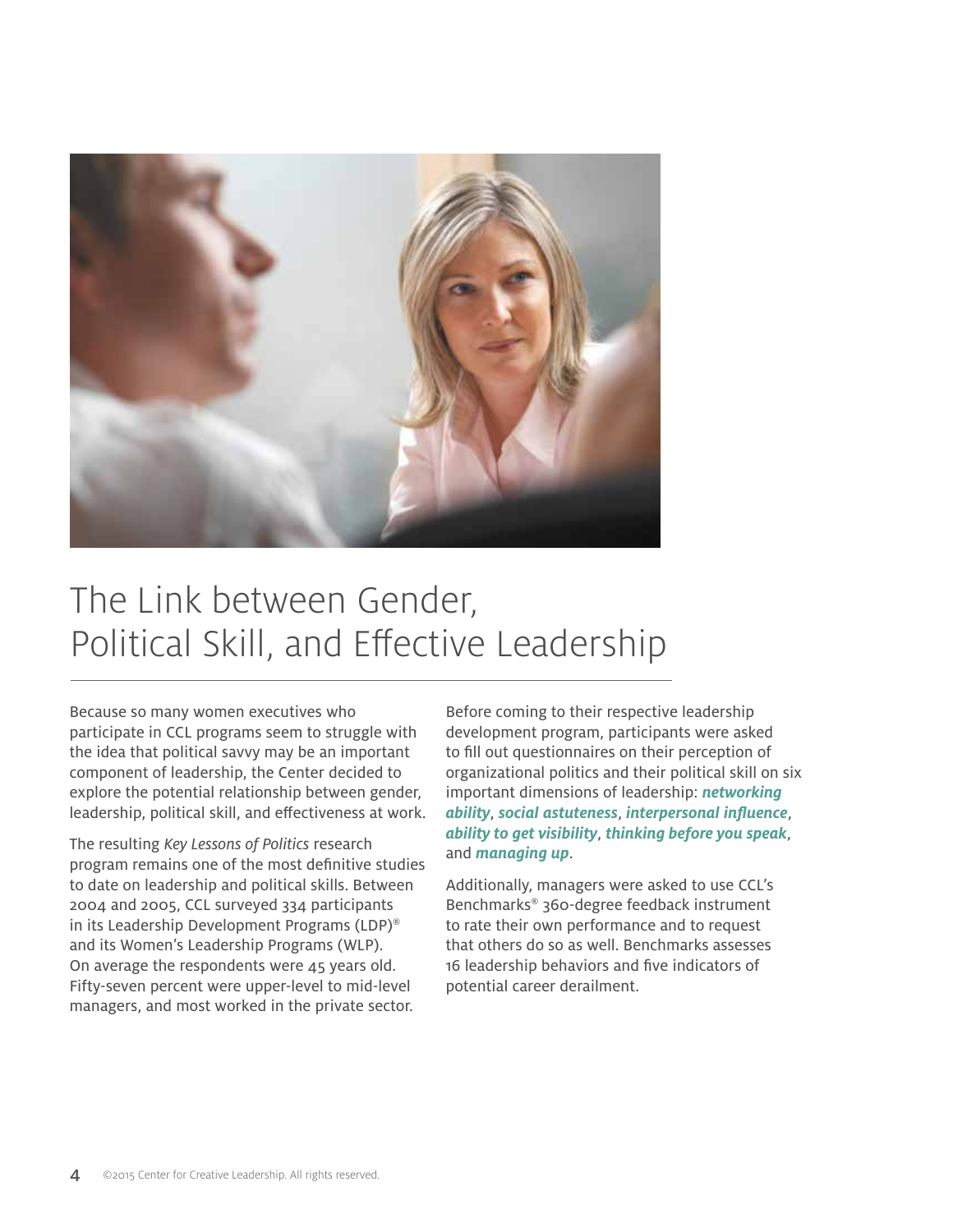#### **BENCHMARKS® SKILLS AND PERSPECTIVES**

**Strategic perspective** Understands the viewpoint of higher management and effectively analyzes complex problems.

**Taking initiative** Takes charge and capitalizes on opportunities.

**Being a quick study**

Quickly masters new technical and business knowledge. **Decisiveness** Prefers quick and approximate actions to slow and precise ones in many management situations.

**Leading employees** Attracts, motivates, and develops employees.

**Confronting problem employees** Acts decisively and with fairness when dealing with problem employees.

**Participative management** Involves others, listens, and builds commitment.

**Change management** Uses effective strategies to facilitate organizational change initiatives and overcome resistance to change.

**Building collaborative relationships** Builds productive working relationships with coworkers and external parties.

**Compassion and sensitivity** Shows genuine interest in others and sensitivity to employees' needs.

**Composure** Demonstrates self-control in difficult situations.

**Balance between personal and work life** Balances work priorities with personal life.

**Self-awareness**

Has an accurate picture of strengths and weaknesses and is willing to improve.

**Putting people at ease** Displays warmth and a good sense of humor.

**Respect for differences** Values people of different backgrounds, cultures, or demographics.

**Career management** Uses effective career-management tactics, including mentoring, professional relationships, and feedback channels.

#### **BENCHMARKS® MEASURES THAT CAN INDICATE A STALLED CAREER**

**Problems with interpersonal relationships** Difficulties in developing good working relationships with others.

**Difficulty building and leading a team** Difficulties in selecting, developing, and motivating a team.

**Difficulty changing or adapting** Resistant to change, learning from mistakes, and developing.

**Failure to meet business objectives** Difficulties in following up on promises and completing a job.

**Too narrow a functional orientation** Lacks depth to manage outside of one's current function.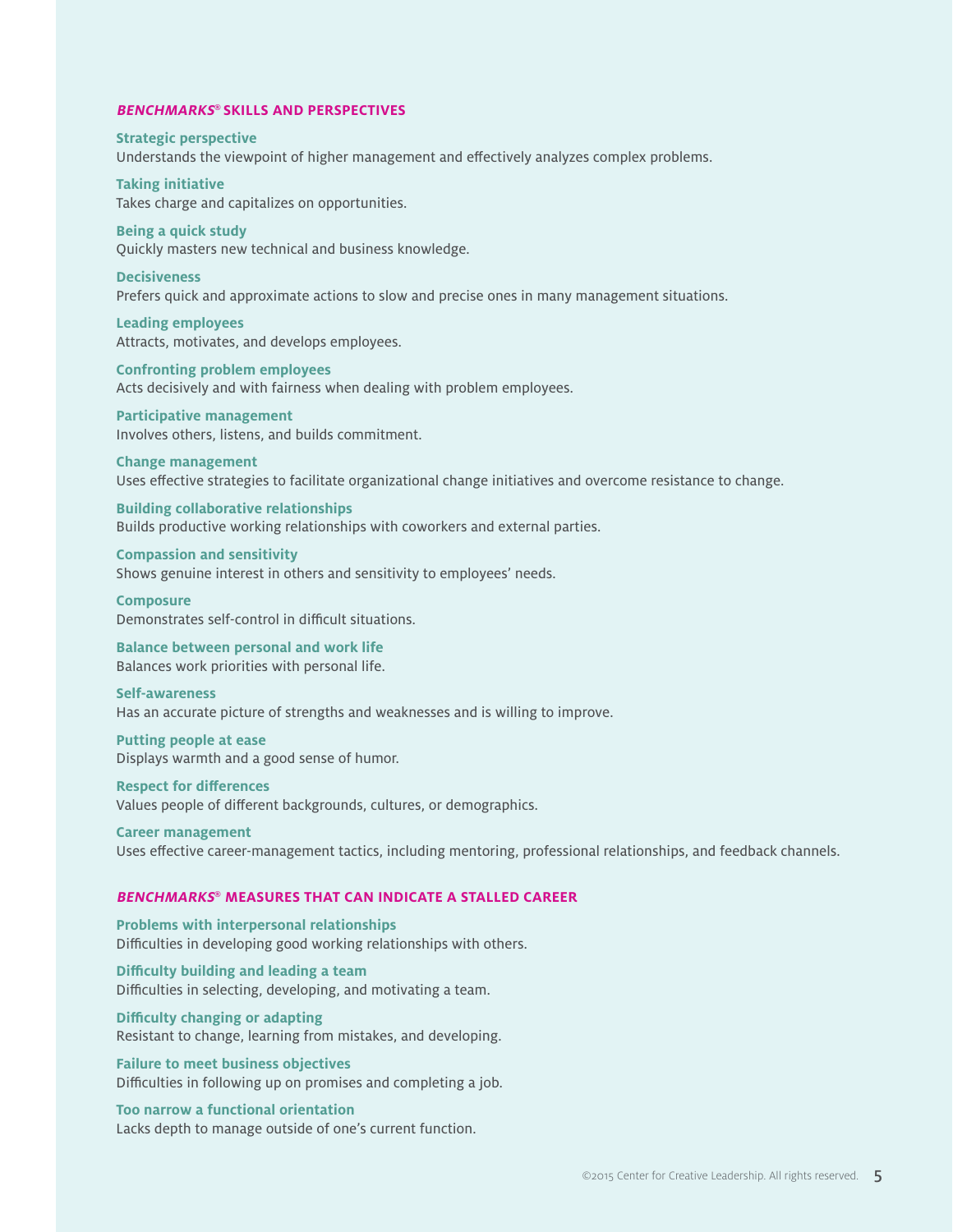# Key Findings

CCL's research shows that those who are politically savvy have better career prospects and career trajectories. They are seen as more promotable and are less likely to have derailed careers. Overall, it appears that a select set of leadership behaviors vary according to level of political skill. Most are centered on influence and on creating and maintaining positive relationships with others:

**Building collaborative relationships.** Developing and maintaining effective working relationships is related to two measures of political skill: *interpersonal influence* (a convincing personal style) and *thinking before you speak*. Those highly skilled in interpersonal influence are capable of adapting their behavior according to their audience, which appears to translate into especially strong relationships with bosses.

**Composure.** Are you calm in a crisis? Do you recover quickly from mistakes? *Composure* has to do with controlling impulses during difficult times and being responsible for what you say. *Composure* ratings seem closely linked to measures of how well an individual *thinks before speaking*.

**Putting people at ease.** This gets at the heart of what it takes to make others relaxed and comfortable in your presence. People who are warm and have a good sense of humor are often able to make others feel at ease. Bosses saw the ability to put people at ease as related to *interpersonal influence*, which is defined as a subtle and convincing personal style. The ability to adapt according to contextual conditions is related to how comfortable others are in your presence.

**Career management.** How well do you manage your own career? Those adept at career management develop, maintain, and use professional relationships for mentoring, coaching, and feedback. Bosses related career management to two important political skills: *networking ability* (adept at developing and using diverse networks) and *thinking before you speak* (ability to size up situations well before speaking). In other words, managers who are seen as being good at managing their careers are likely to rate highly at networking and to think about the potential impact of their words on others. Of all the skills and perspectives measured by Benchmarks, *career management* had one of the largest numbers of meaningful correlations with measures of political skill.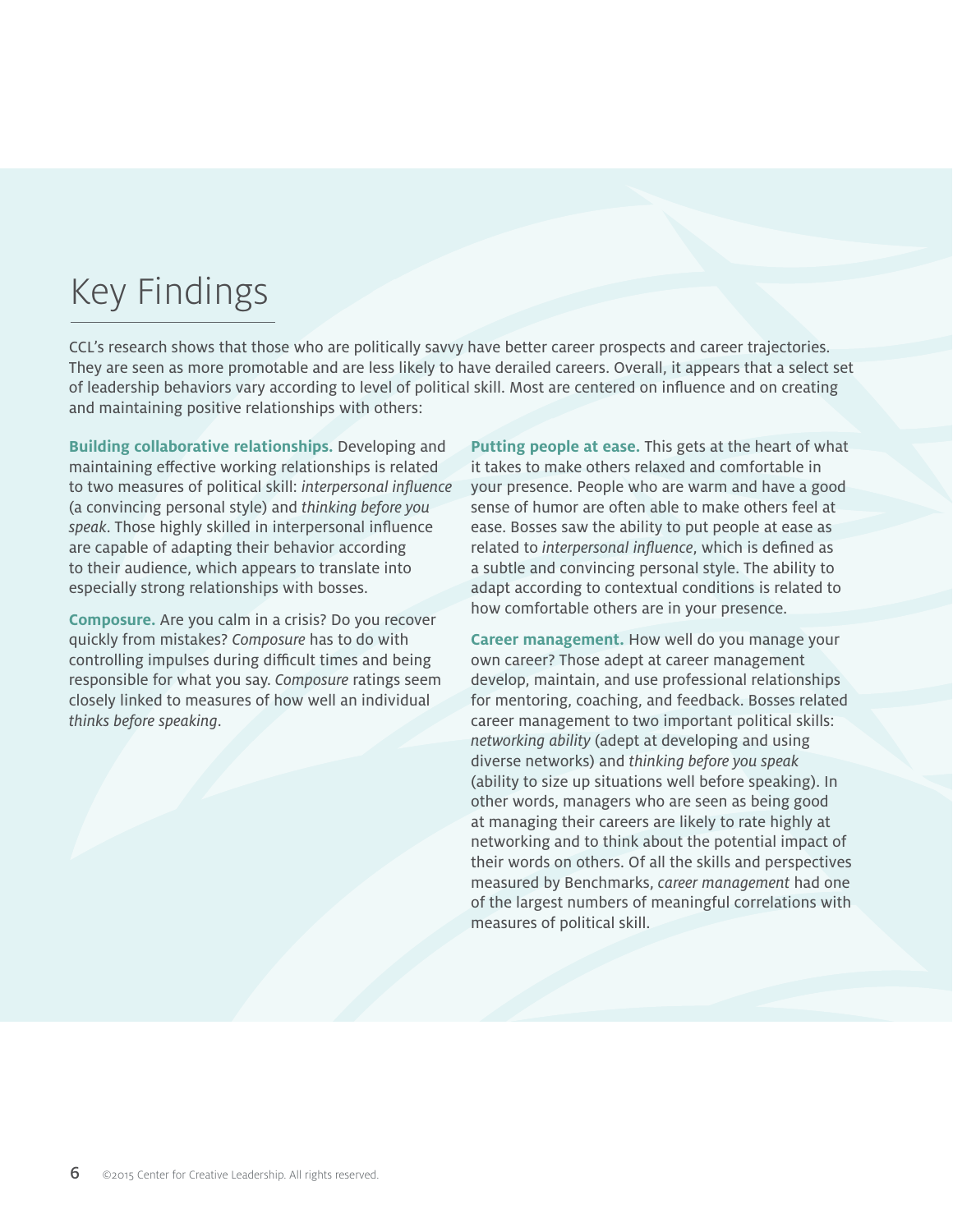CCL's study found that those who rate themselves highly for their political skills are more likely to be rated highly by their bosses on these important relational skills as well. The study also showed that the *lack* of political skill can contribute to career derailment—and sometimes profoundly so. The most significant derailment predictor was a low rating on the ability to *think before you speak*, which suggests managers who think about whether, when, and how to voice their thoughts and opinions are less likely to derail.

Perhaps surprisingly, CCL's study showed there were no meaningful gender differences in the way men and women rate their own political savvy. Both rated themselves fairly high in terms of their political skills, and the positive relationship between political savvy and performance was the same for both men and women.

One reason for the lack of gender difference might be that all the participants in the study were fairly high performers, selected by their organizations to attend a leadership development program. Knowing in advance that political skill was a component of the Women's Leadership Program, it is also possible that female participants had given some additional thought to their political skills prior to attending the program and participating in the research.

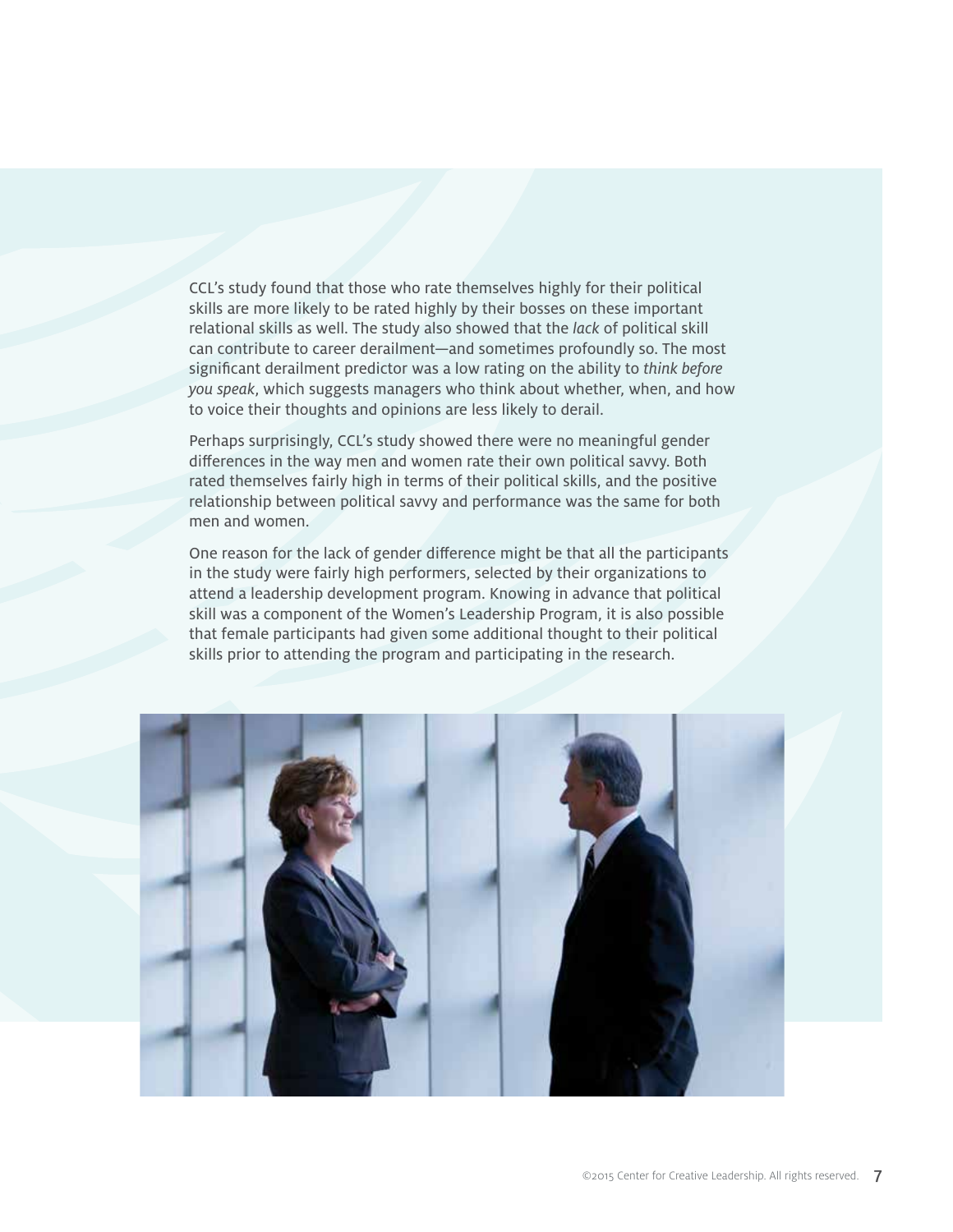# Four Steps to Building Your Political Savvy

In some organizations it may be difficult to discuss workplace politics, much less to ask for help in developing political savvy. So you may be left on your own when it comes to developing the skills and behaviors you need. Fortunately there are some simple approaches you can use to help you accentuate skills, behaviors, and qualities that are vital to your effectiveness in any political environment.

#### **1. Network.**

The most effective networking is strategic – a way to build and enhance a diverse support group that can impact both your success and that of your team. By connecting with individuals who are themselves influential, you'll have a voice where you might not have been heard otherwise. More importantly, you will likely gain access to important information from key insiders.

Matters of power and influence often take place in informal settings and involve peers and others over whom you have no direct authority. You will need to learn to influence these individuals in order to lead and accomplish your organization's work.

A word of caution: As you develop your networking skills, don't get sidetracked. Remember that you need to develop and manage your direct reports. CCL's research shows careers can be derailed when leaders spend so much time "managing up" to achieve influence that they overlook conflict within their own team. Being able to manage conflict is a necessary competency for any politically savvy leader.

#### **Tips for networking**

Identify people in your organization who are particularly effective at influencing and getting things done. Notice how they behave and carry themselves and the individuals who are part of their network. Observation and modeling can help you become more effective.

Look for mentoring relationships. Mentors can introduce you to the political ways of the organization and to their own networks. There is some research that shows successful mentors don't need to be of the same gender, so don't limit your search unnecessarily. It is more important to look for someone who can tailor his or her coaching techniques to your situation and help you adjust your perspective on what it means to have political savvy. Think carefully about how the relationship will benefit both you and your mentor.

Be proactive in telling your boss what is going on. Ask for feedback and coaching that can support the changes you want to make.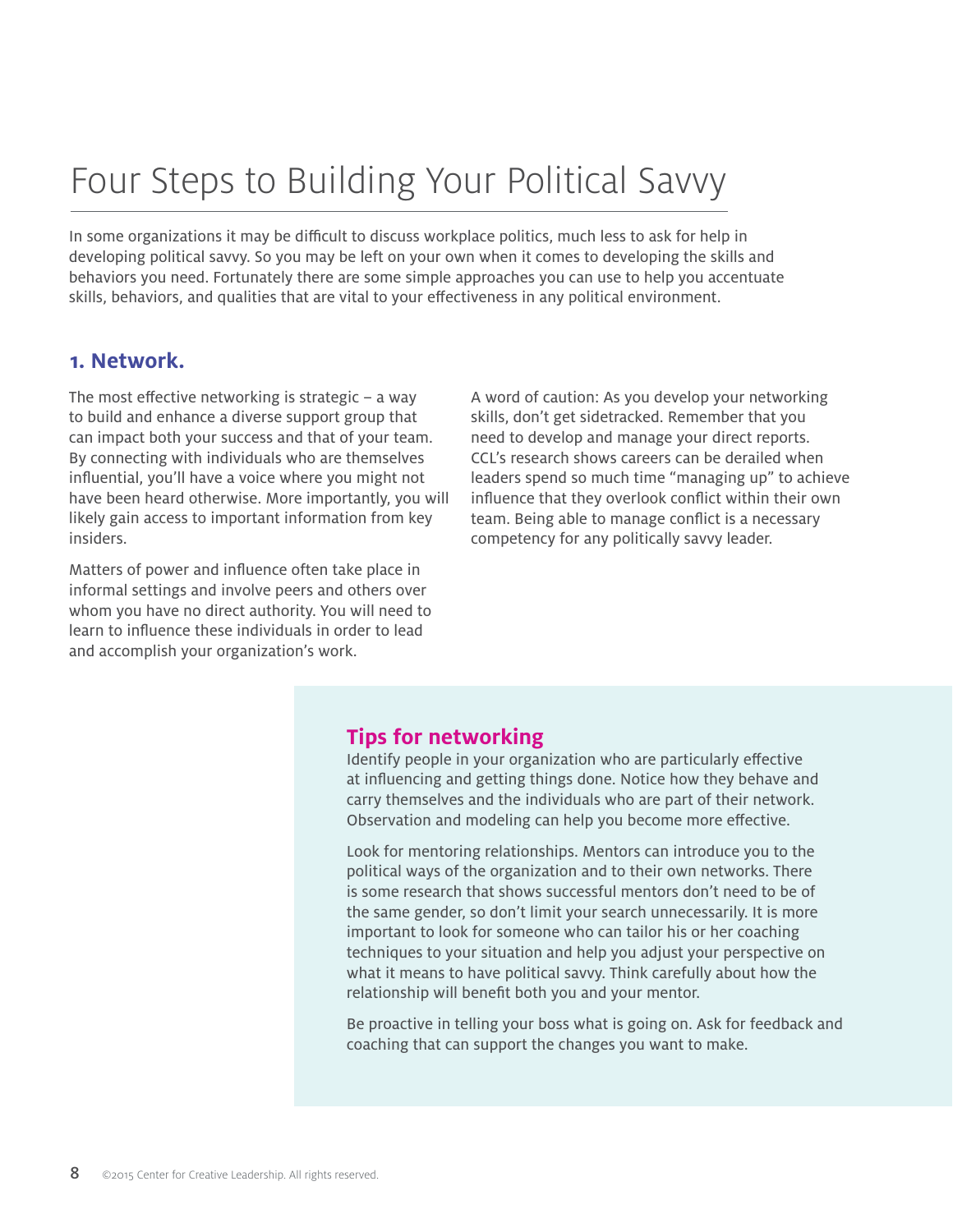

#### **2. Scan Your Environment.**

Observation and information gathering can help you build your political skills and use them more effectively. Be in the moment. Pay special attention to posture and other nonverbal clues about what's going on beneath the surface. Politically savvy managers are perceptive observers who can adapt their behavior to reflect changing conditions. So pay attention and reflect on what you observe.

#### **Tips for scanning your environment**

Think about how others must be feeling in a situation, what is happening, and what circumstances are bringing you together. Pay attention to your own feelings and reactions as well.

Look for ways to validate your perceptions. Try asking others you trust about their own perceptions of a situation and compare what you hear to your own observations.

Listening and observing are important, but too much of a good thing can lead to inaction. So strike the right balance. Take in the information and then use it appropriately.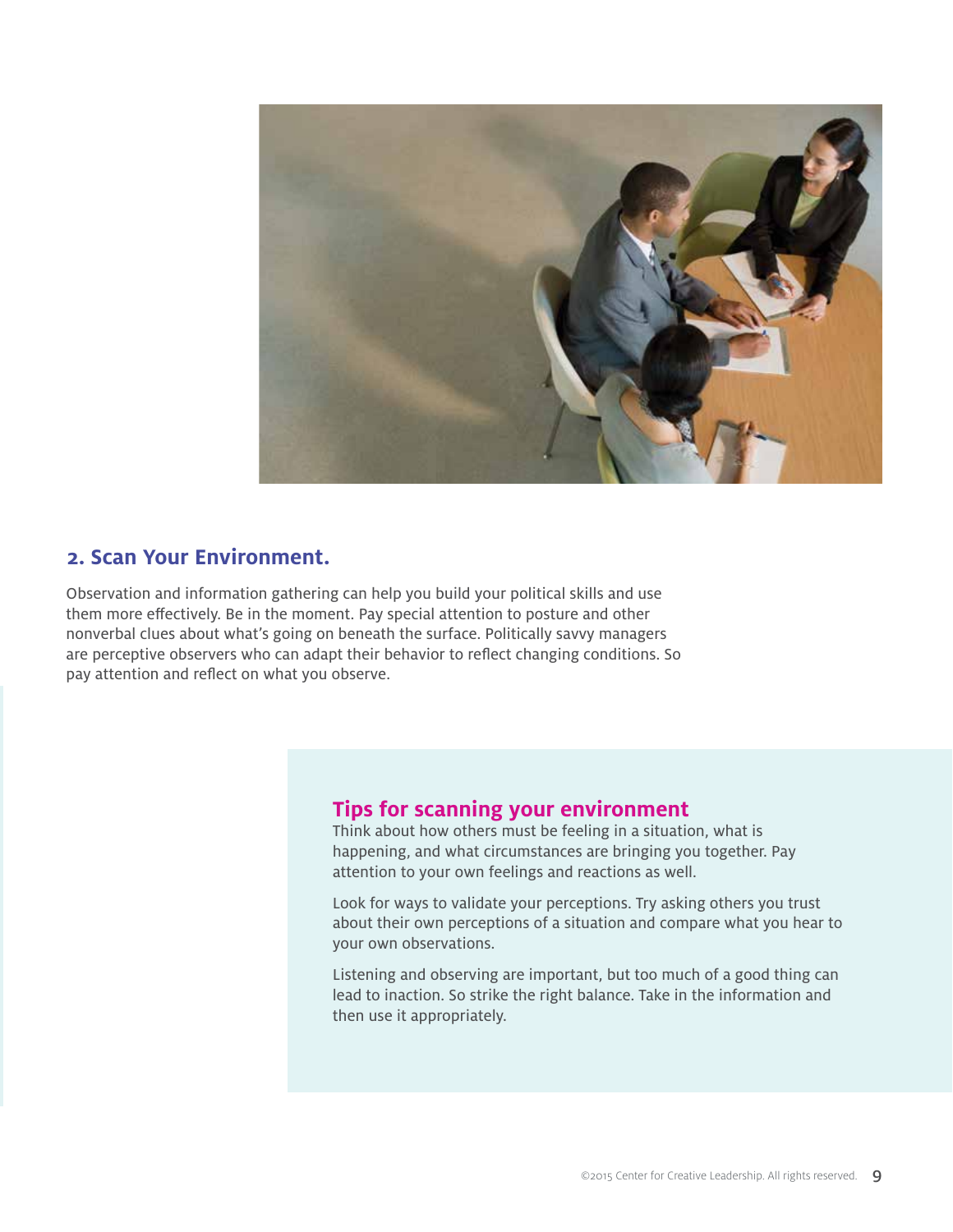

#### **3. Think Before You Act.**

Many a career has been damaged by telling an inappropriate joke, sharing information that should have been kept private, treating others cavalierly, or exploding when mistakes are made. To succeed at organizational politics, you must control your impulses and think before you act. It's the only way you can build your network and put people at ease.

#### **Tips for thinking before you act**

Take a deep breath and step back. Take the time to think through what will happen if you behave a certain way. Explore alternatives and the responses that each is likely to evoke.

Explore why you do what you do. Try taking a personality assessment. It may help you understand how your personality preferences influence your behavior in various situations and around certain people. You can identify skills and behaviors that contribute to your political savvy and see what you are doing that prevents or undermines your effectiveness.

If your unproductive behaviors are deeply ingrained, consider working with a coach. You'll benefit from someone who can help you identify your hot buttons and practice more effective ways to respond.

Don't overcorrect by avoiding all conflict or constantly trying to smooth things over. There are competing interests, goals, and emotions in every situation. Politically savvy leaders work for a win-win outcome.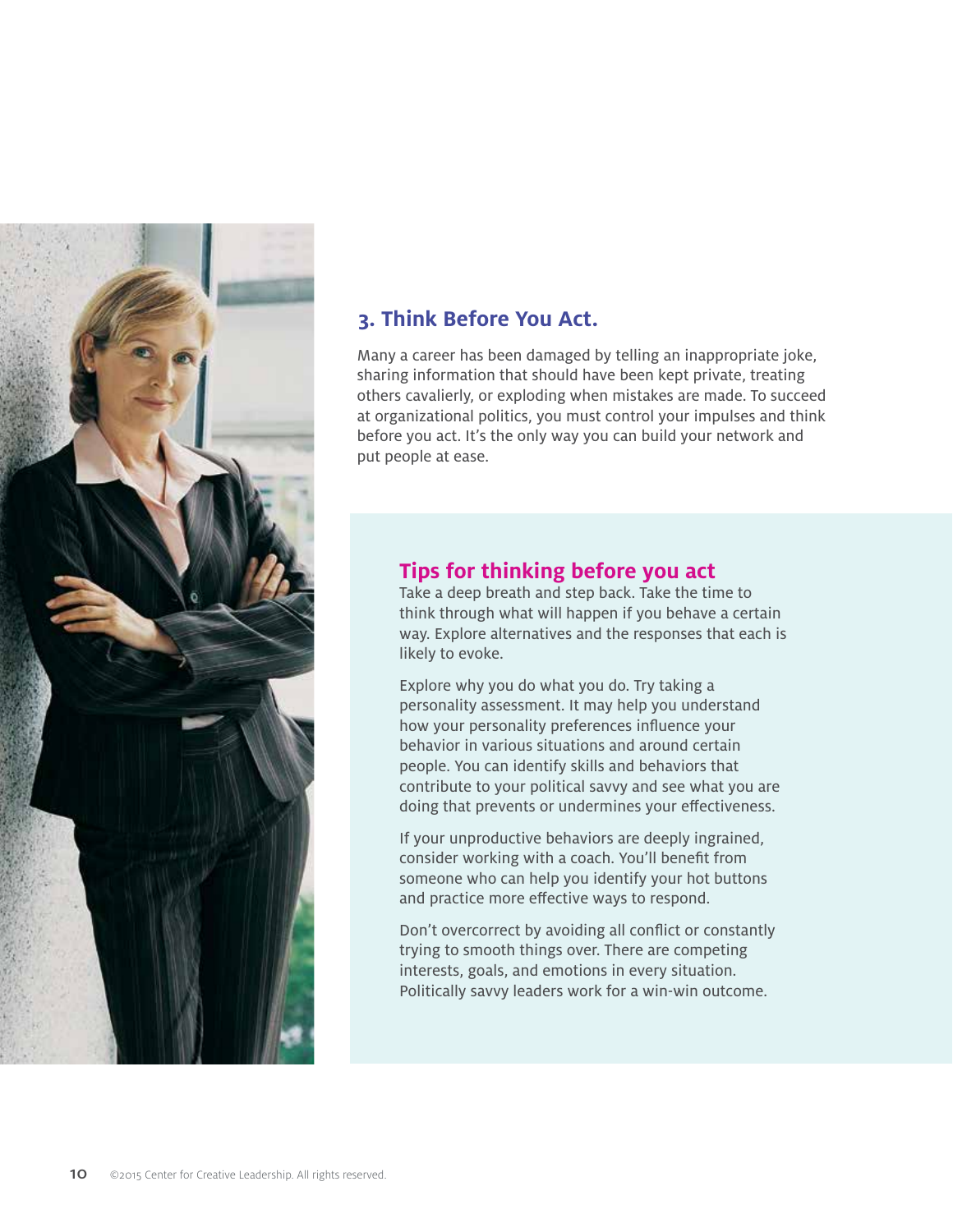#### **4. Inspire Trust.**

What kind of impression do you make on others? Do they consider you trustworthy?

Politically astute managers have learned the power that comes with inspiring trust and confidence. Rather than trying to manipulate people to achieve an outcome, they choose to behave genuinely and exhibit honesty, sincerity, and trustworthiness.

#### **Tips for inspiring trust**

Align your actions and gestures and words. Pay special attention to your nonverbal behaviors. If you fail to make eye contact or stare out the window when you are supposed to be listening, you may be sending signals that you don't intend.

Ask for feedback. A trusted friend or colleague can help you determine whether your style of interaction appears sincere, or whether you come off as manipulative.

Follow through and do what you say you will do. CCL's research shows failure to do so can derail a career. Others may see your failure to keep your commitments as a betrayal of trust.

Keep confidences and avoid gossiping, without exception.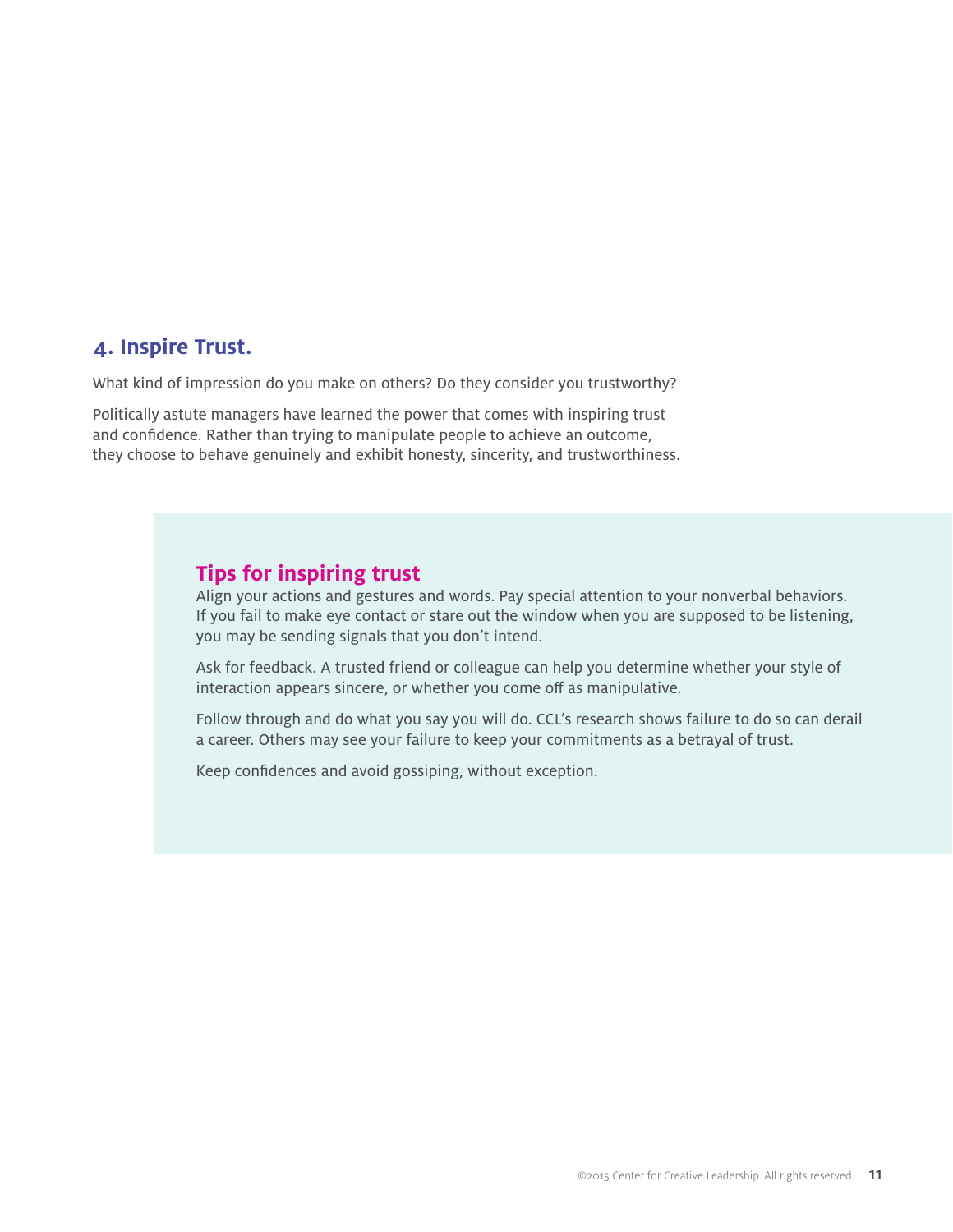# Conclusion: Adopting an Authentic Approach to Politics

As you consider organizational politics and the approach you will take, remember what politics is—and what it isn't. Politics is not good or bad; it is a neutral and natural part of everyday life in organizations. Politics is not a zero-sum game; politically savvy individuals can use their influence in an effective, authentic manner so that all parties involved get something positive out of the experience. Politics is not about being false or inauthentic; instead, political savvy is about understanding how to use your skills, behaviors, and qualities to be effective, and sincerity is vital.

Once you accept that politics is a natural part of everyday life in the workplace, you can build your capacity to lead more effectively. You can be regarded as someone with effective political savvy, who can influence and persuade others in a sincere, authentic manner.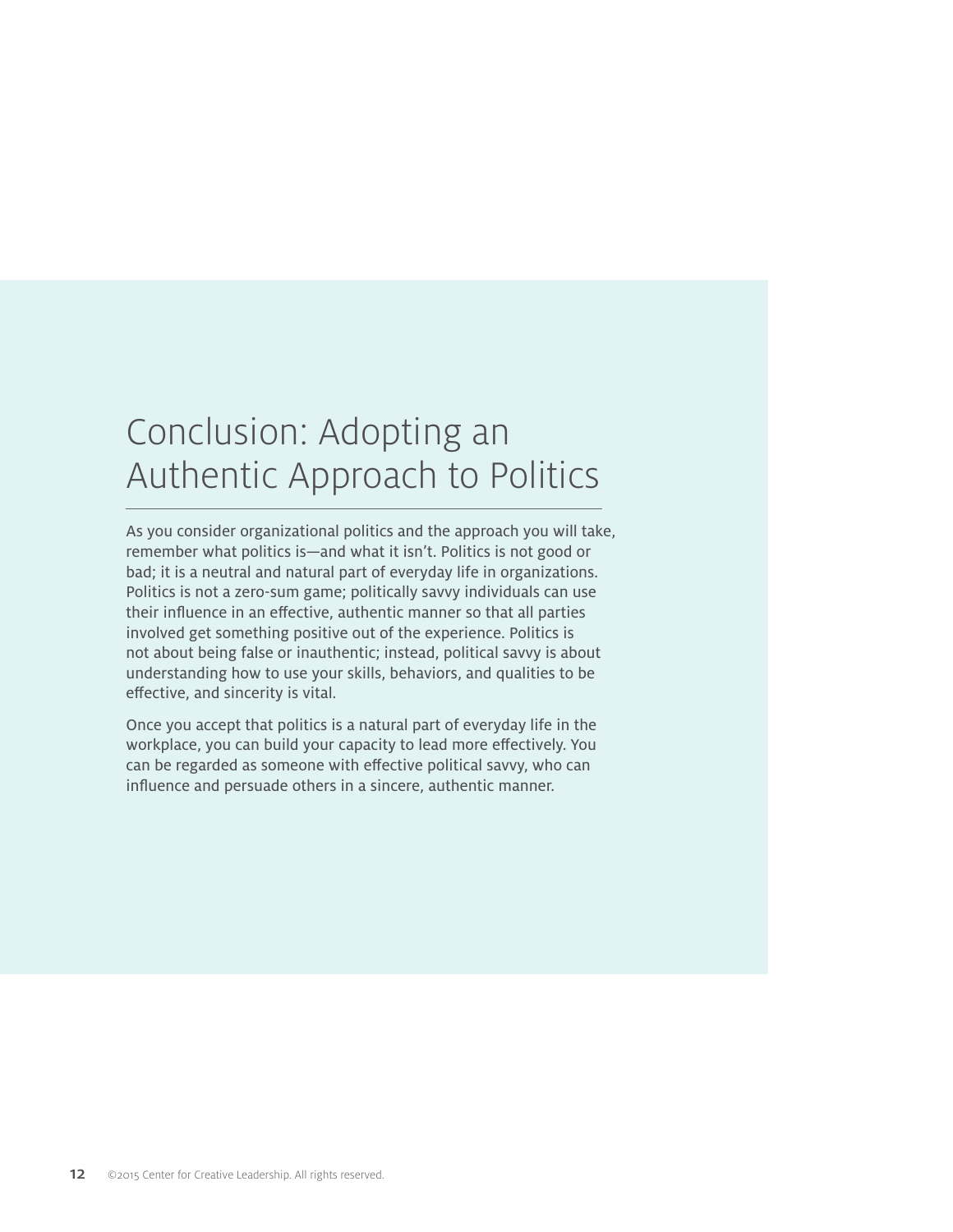### References and Suggested Readings

Ferris, G. R., Davidson, S. L., and Perrewé, P. L. (2010). *Political skill at work: Impact on work effectiveness*. Boston, MA: Nicholas Brealey Publishing. Gentry, W. A. and Leslie, J. B. (2012). *Developing political savvy*. Greensboro, NC: Center for Creative Leadership. Grayson, C. and Baldwin, D. (2007). *Leadership networking: Connect, collaborate, create*. Greensboro, NC: Center for Creative Leadership. Hernez-Broome, G., McLaughlin, C., and Trovas, S. (2006). *Selling yourself without selling out: A leader's guide to ethical self-promotion*. Greensboro, NC: Center for Creative Leadership. Lombardo, M. M., McCauley, C. D., McDonald-Mann, D., and Leslie, J. B. (1999). *Benchmarks® Developmental reference points*. Greensboro, NC: Center for Creative Leadership Mainiero, L. A. (1994). On breaking the glass ceiling: The political seasoning of powerful women executives. *Organizational Dynamics*, Spring, 5-20. Perrewé, P. L. and Nelson, D. L. (2004). The facilitative role of political skill. *Organizational Dynamics, 33*(4), 366–378. Pfeffer, J. (1992). *Managing with power: Politics and influence in organizations*. Boston, MA: Harvard Business School Press. Ruderman, M. N. and Ohlott, P. J. (2002). *Standing at the crossroads: Next steps for high-achieving women*. San Francisco, CA: Jossey-Bass. Scharlatt, H. (2008). *Selling your ideas to your organization*. Greensboro, NC: Center for Creative Leadership.

Scharlatt, H. and Smith, R. (2011). *Influence: Gaining commitment, getting results* (2nd ed.). Greensboro, NC: Center for Creative Leadership.

Sharpe, D. and Johnson, E. (2002). *Managing conflict with your boss*. Greensboro, NC: Center for Creative Leadership.

Vigoda, E. (2003). *Developments in organizational politics: How political dynamics affect employee performance in modern work sites*. Northampton, MA: Edward Elgar.

## About the Authors

**Jean Brittain Leslie** is a senior fellow at the Center for Creative Leadership (CCL®) where she develops and launches new research products and services. Jean has published more than 70 pieces on leadership, derailment, 360-degree feedback, political skill, and cross-cultural issues, including peer-reviewed articles, popular-press articles, book chapters, and books. Jean has also presented more than 50 papers at professional conferences, including those sponsored by the Academy of Management and the Society for Industrial and Organizational Psychologists. She received a BA in sociology from Elon University and an MA in sociology from the University of North Carolina at Greensboro.

**William A. (Bill) Gentry, PhD,** is a senior research scientist and coordinator of internships and postdocs in Research, Innovation, & Product Development at CCL in Greensboro, NC. He also trains the Assessment Certification Workshop and Maximizing Your Leadership Potential programs at CCL and has been an adjunct professor at several colleges and universities.

In applying his research into practice, Bill's current focus is on helping leaders who are managing for the first time in their lives. Bill has more than 70 academic presentations, has been featured in more than 50 internet and newspaper outlets, and has published more than 40 peer-reviewed articles on leadership and organizational psychology including the areas of firsttime management, multisource (360) research, survey development and analysis, leadership and leadership development across cultures, leader character and integrity, mentoring, managerial derailment, multilevel measurement, and in the area of organizational politics and political skill in the workplace. He also studies nonverbal behavior and its application to effective leadership and communication, particularly in political debates. Bill holds a BA degree in psychology and political science from Emory University and an MS and PhD in industrial-organizational psychology from the University of Georgia. Bill frequently posts written and video blogs about his research in leadership (usually connecting it with sports, music, and pop culture) on CCL's "Leading Effectively" blog.